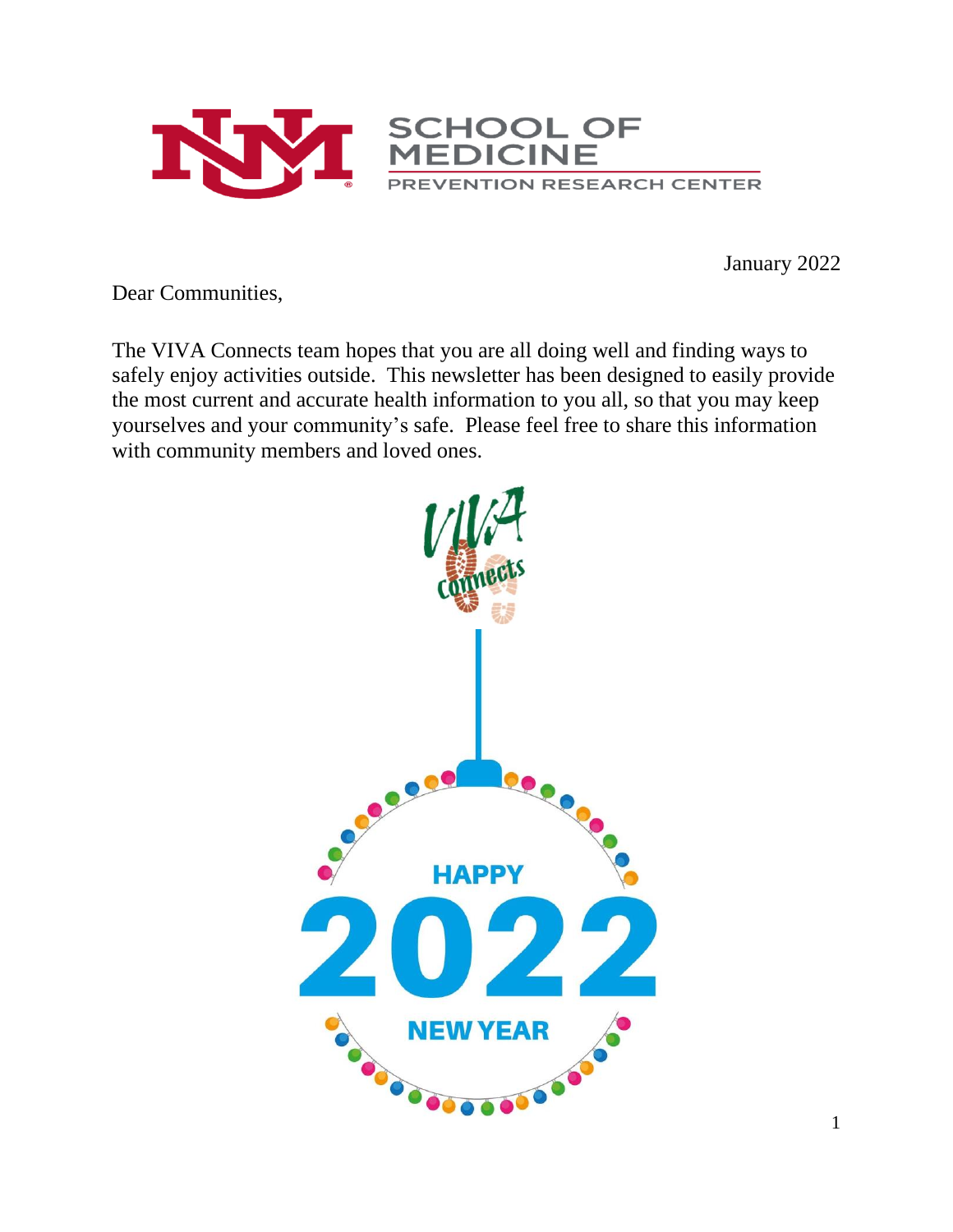# **January is Cervical Cancer Awareness Month**



## **What is Cervical Cancer?**

Cervical cancer is cancer that begins in the cervix of a women. Over time, cancer from the cervix can grow and spread throughout the entire body.

#### **What are the Risk Factors?**

Here are some items that may increase your risk of developing cervical cancer:

- o Having HIV
- o Having HPV
- o Having other immune-compromising health conditions
- o Smoking
- o Using birth control pills for more than 5 year
- o Having multiple sexual partners throughout life
- $\circ$  Having given birth to 3+ kids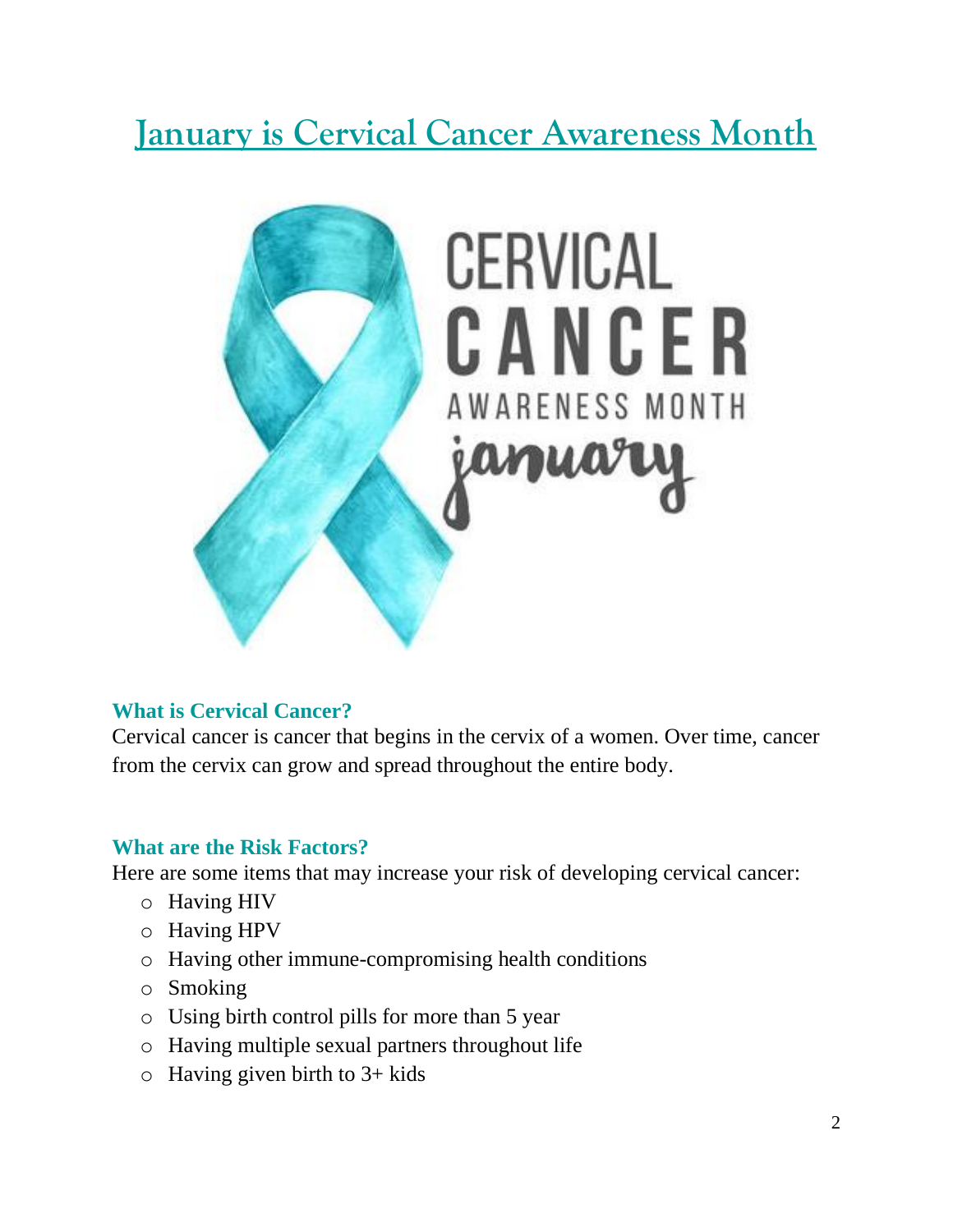## **How to Reduce Risk Factors?**

Some ways that you can help keep your body healthy and prevent cervical cancer are:

- o Get your HPV (human papillomavirus) vaccine
	- o Most people have the vaccine between the ages of 11-26; however, talk to your health care provider if you have never had the vaccine and should receive it to stay healthy
	- o The HPV vaccine helps to prevent HPV infections in the body, and it only a preventative- not a treatment
- o Screening tests
	- o Pap smear tests and HPV tests are two helpful screenings that can detect early signs of cervical cancer
- o Safe sex
	- o Limiting the number of sexual partners can help reduce the risk of getting sexually transmitted infections that may lead to cervical cancer (such as HPV and HIV)
	- o Using condoms as protection to avoid the risk of sexually transmitted infection
- o Don't smoke
	- o Smoking increases your risk of many types of cancer throughout the body due to the chemicals in cigarettes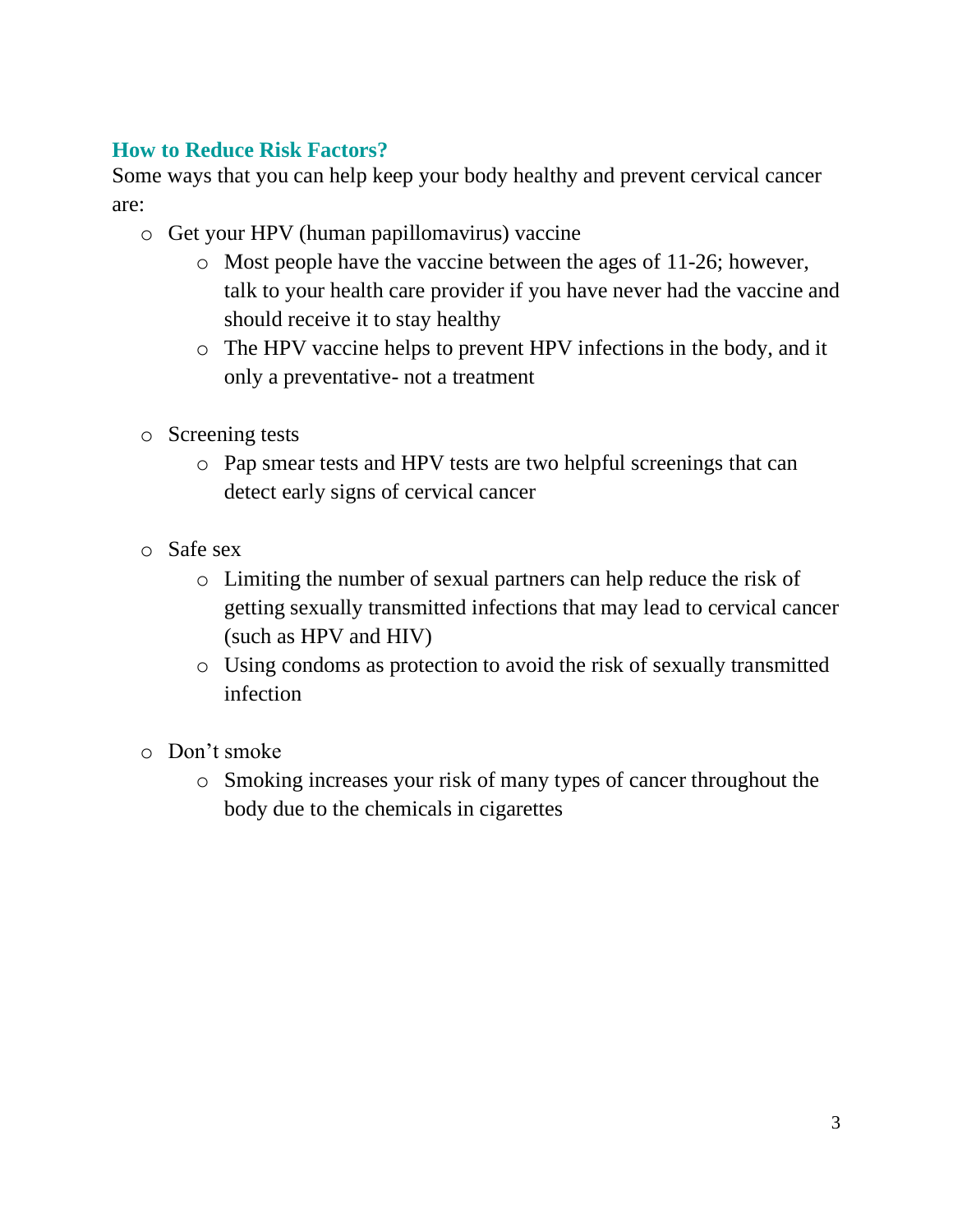

To find out if you are eligible for free or low-cost cervical cancer screenings, visit: <https://www.cdc.gov/cancer/nbccedp/screenings.htm>

For more information about cervical cancer, visit: [https://www.cdc.gov/cancer/cervical/basic\\_info/](https://www.cdc.gov/cancer/cervical/basic_info/)

For more information about HPV, visit: <https://www.cdc.gov/hpv/index.html>